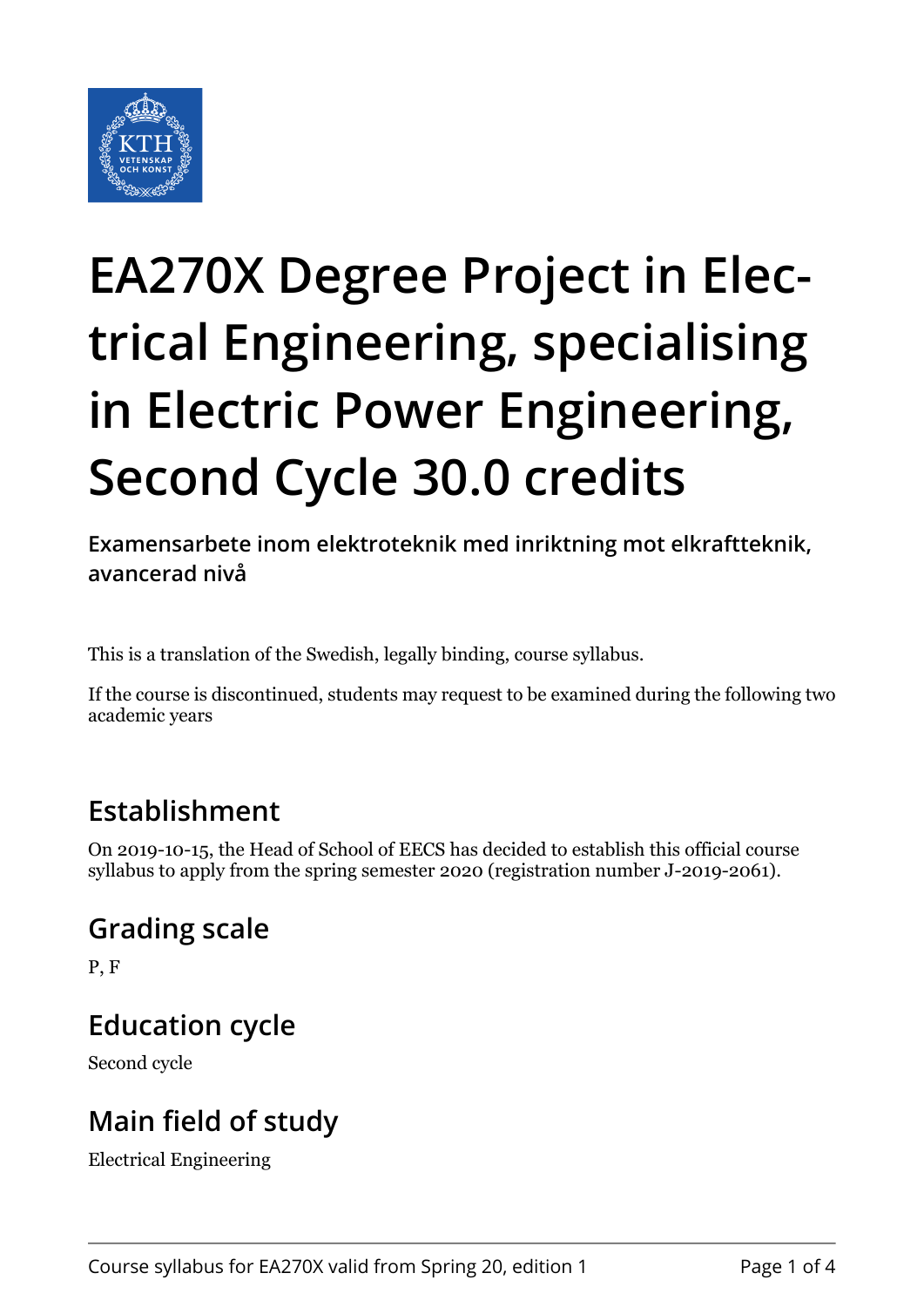# **Language of instruction**

The language of instruction is specified in the course offering information in the course catalogue.

## **Intended learning outcomes**

After passing the degree project course, the student should be able to:

- show advanced knowledge within the main field of study/the specialisation for the education, including advanced insight into current research and development work
- show methodological knowledge within the main field of study/the specialisation for the education
- participate in research and development work and thereby contribute to the knowledge development
- with a holistic approach, critically, independently and creatively identify, formulate, analyse, assess and deal with complex phenomena and issues, even with limited information
- plan and with adequate methods carry out qualified assignments within given frames, and evaluate this work
- integrate knowledge critically and systematically and identify the need of additional knowledge
- in Swedish or in English, in speech and writing clearly report and discuss their conclusions and the knowledge and arguments on which they are based
- within the frames of the degree project identify the role of the scholarship and the engineer in the society
- within the frame of the specific degree project identify which issues that need to be answered in order to observe relevant dimensions of sustainable development
- within the frames of the degree project assess and show awareness of ethical aspects of research and development work, with respect to methods, working methods and results of the degree project

in order to be able to participate in research and development or work independently in other qualified activities according to the national aims for a Degree of Master of Science in Engineering and Degree of Master of Science in Higher Education Ordinance.

### **Course contents**

Before the degree project course is started, the student should identify an appropriate degree project assignment and formulate a project proposal, so that this can be approved by the examiner. The assignment should be chosen so that it implies a natural progression of the knowledge and skills that have been acquired within the education and in a possible specialisation within the education.

 • The student writes an individual plan for the degree project, in which the problem description/assignment and the preconditions for the implementation of the work are specified.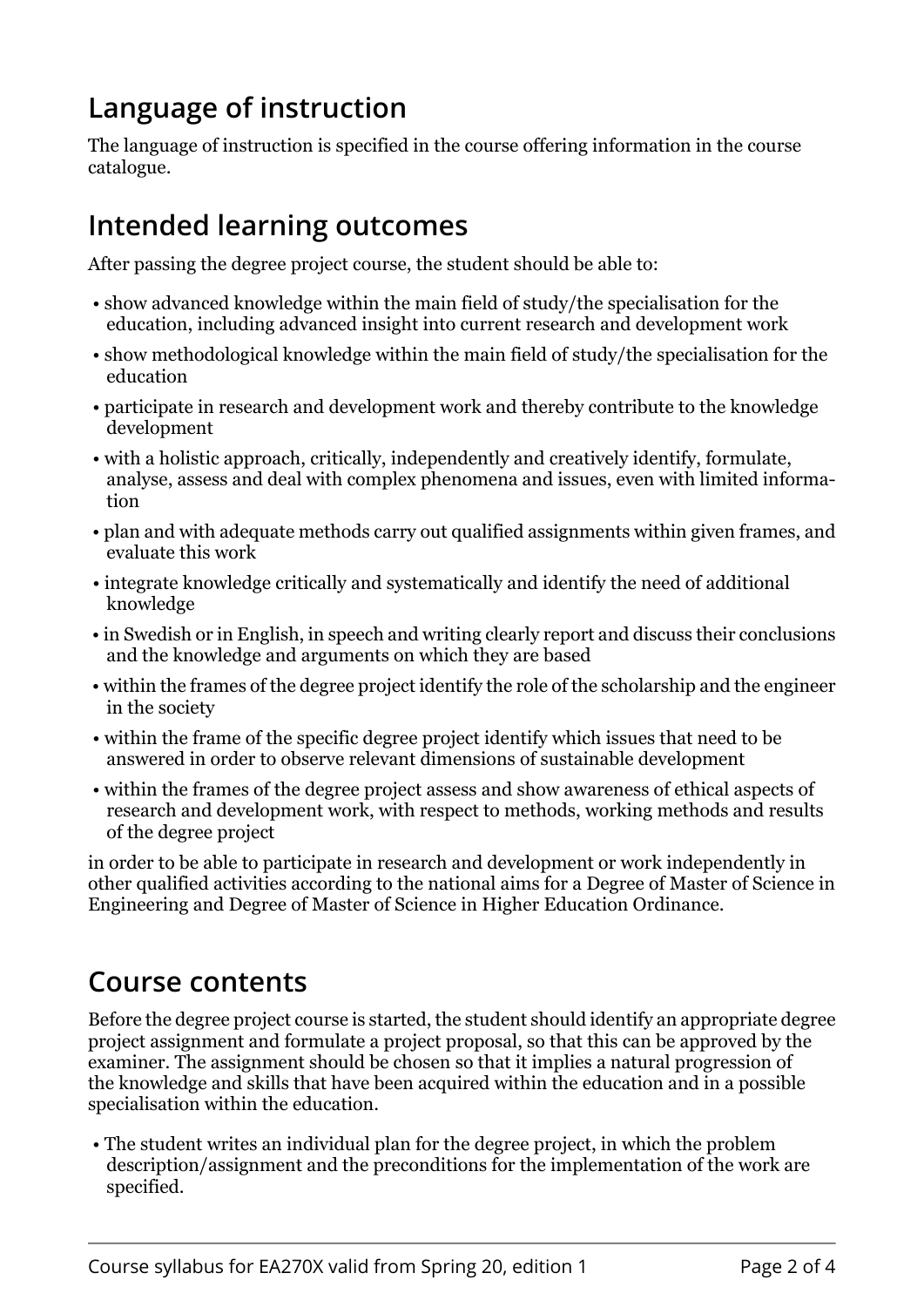- The student carries out an in-depth pre-study including discussions of method choice and theoretical background with a literature study that is reported as part of a draft to a preliminary version of the written degree project report.
- The student independently carries out a degree project, where knowledge and methods from the education are applied.
- The student plans and carries out an oral presentation and defence of his or her degree project.
- The student carries out an oral and written review of another second-cycle degree project.
- The student writes and presents a written degree project report, where the student clearly accounts for and discusses own conclusions in the degree project and the knowledge and the arguments that underpin them.
- The student carries out a self-evaluation of the degree project according to established model.

### **Specific prerequisites**

Passed courses at second cycle level of at least 60 credits, including courses that are relevant for the degree project including a course in theory of knowledge and research methodology.

If the student is registered on an engineering programme should all courses that are required for issuing of Degree of Bachelor be completed.

#### **Examination**

• PRO1 - Project, 30.0 credits, grading scale: P, F

Based on recommendation from KTH's coordinator for disabilities, the examiner will decide how to adapt an examination for students with documented disability.

The examiner may apply another examination format when re-examining individual students.

In PRO1 is included

- individual plan for the degree project
- pre-study, discussion of method choice and literature study
- written report with summary/abstract in both swedish and english
- self-assessment report
- an oral presentation
- a written and oral review (public discussion) of another student's second-cycle degree project
- the final version of the report.

### **Other requirements for final grade**

Active attendance at two oral presentations of degree projects for second-cycle studies.